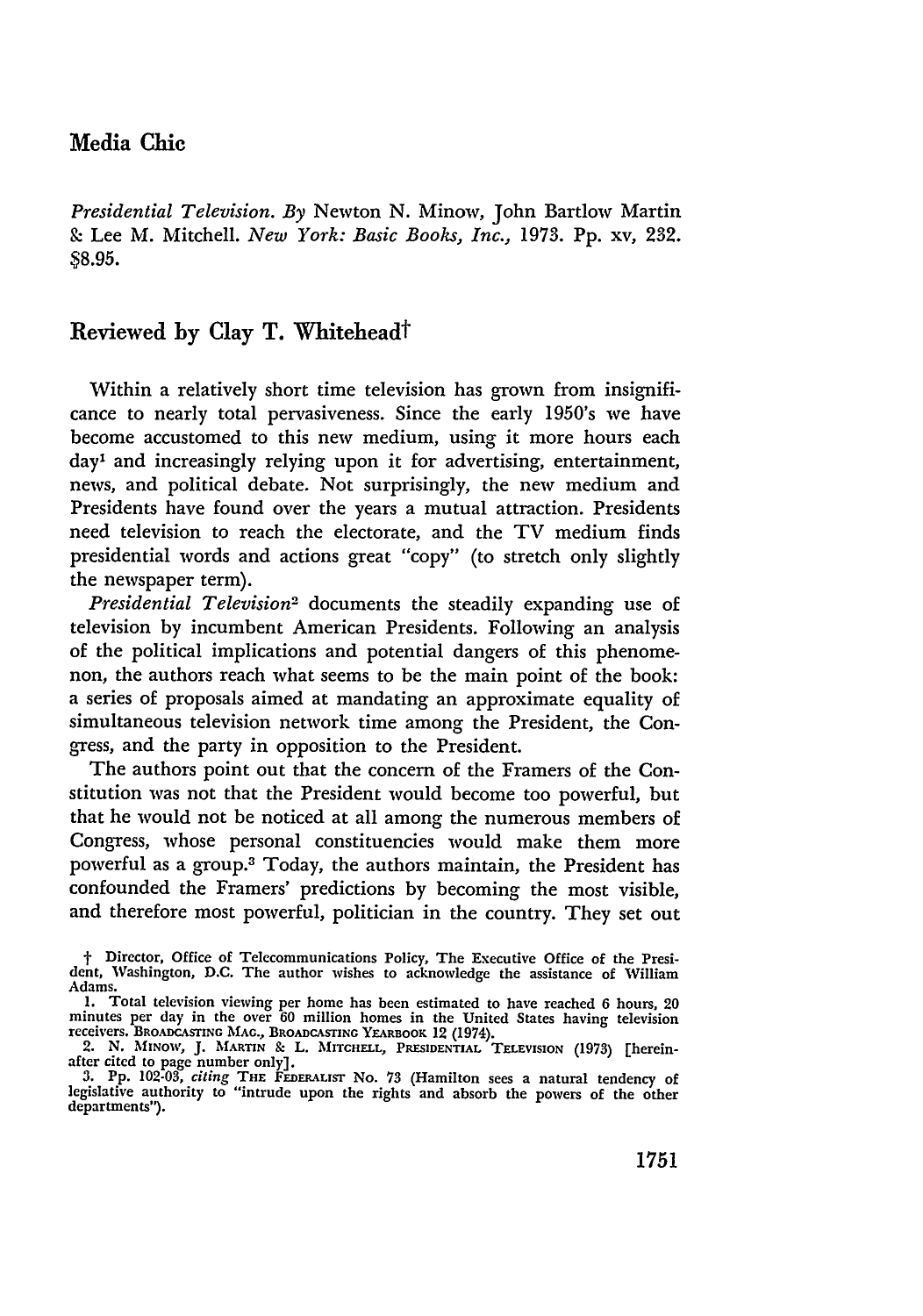to show that it is largely because of the visibility resulting from his frequent use and masterful manipulation of television that he outshines the Congress and the courts and leaves his opposition far behind.

The proposals advanced by the authors aim at correcting this situation, as they perceive it, by "balancing" presidential use of television in four ways: (1) simultaneously broadcasting live on all television networks during prime time at least four evening congressional sessions each year; (2) granting to the national committee of the largest political party opposing the President an automatic legal right of reply to presidential addresses during an election year and near the time of off-year congressional elections, under the same conditions of coverage that the President enjoyed; (3) televising voluntary debates between spokesmen of the two major parties two to four times annually; and (4) providing free time simultaneously on the three networks to all presidential candidates according to a formula giving equal time to the major party candidates and lesser amounts of time to minor candidates.<sup>4</sup> The authors recommend that the equal time provision<sup>5</sup> and the Fairness Doctrine not be applied to these broadcasts, in order to avoid legal challenges and to prevent the President from demanding more time to reply to them. $6$ 

 $\mathbf I$ 

Unfortunately, the authors confuse the causes and the effects of the phenomenon they call "presidential television." Because they deal almost exclusively with effects, their recommendations, and especially their proposed changes in communications law, smack of tinkering and manipulation rather than the redress of constitutional imbalances. The authors blame the President's frequent television appearances for what they consider his undue power over public opinion in comparison with that of Congress and the opposition party. This conclusion is inaccurate in two respects. First, the present authority and prominence of the presidency result not from television but from the historical growth of the involvement of the federal government, and thus of the

<sup>4.</sup> This last proposal was earlier developed in THE **TWENTIETH CENTURY FUND COMM'N ON CAMPAIGN CoSTs IN THE ELECTRONIC ERA, VoTERS' TIME (1969).** This review will not discuss the proposals developed originally in that study. The authors also recommend that to preserve its judicial integrity, the Supreme Court should continue to avoid television coverage, while taking some steps to improve general press coverage of its functioning. **Pp.** 92-102. **5.** 47 **U.S.C.** § **315 (1970).**

**<sup>6.</sup>** For a summary of the authors' proposals, see **pp. 161-63.**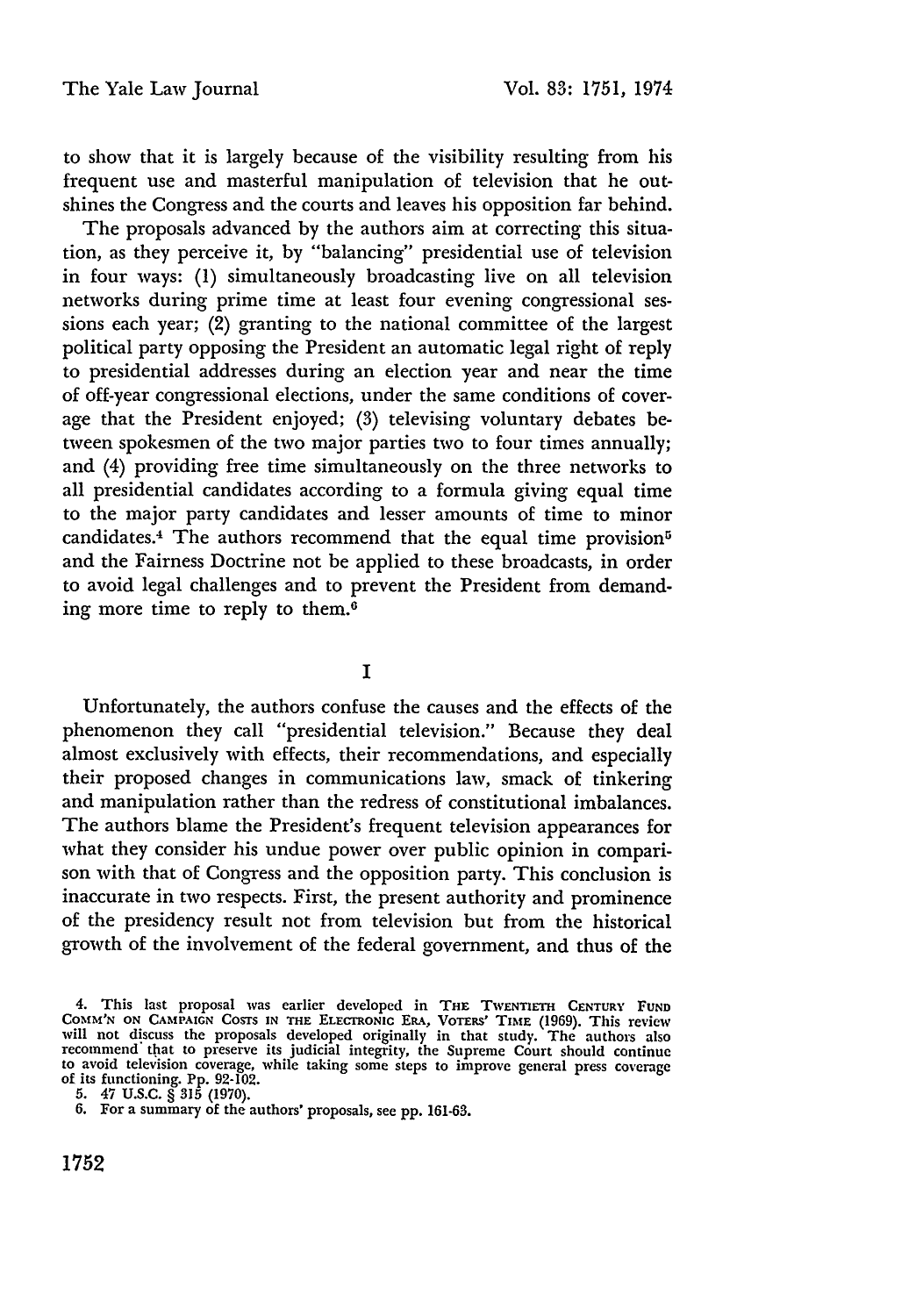## Media Chic

Executive, in national and international affairs.7 Second, the President does not have control over the total amount and nature of his coverage on television, and there is no assurance that he will benefit from the exposure he does receive.

As the nation and the federal government both grew, so also did the power of the presidency. For the first 160 years of our constitutional history, this growth was unaided by television. By the dawn of the era of presidential television in 1947, when President Truman made an address from the White House to launch the Food Conservation Program,8 the fears of the Framers that the President would be an obscure and unnoticed figure had long been put to rest.

Because of the inherent nature of the office, a Chief Executive is able to supervise or control detailed administrative matters and to act quickly and decisively in circumstances where the pace of national and international events is too rapid for the more contemplative Congress. In both situations, the pragmatic approach of Congress has been to delegate increasing authority to the President in order to allow effective action. Congress has also deliberately accepted certain methods of conducting business which allow the President to set much of its agenda; a large portion of the congressional year is devoted to consideration of the President's budget and legislative proposals. Congress has an even lesser role in international relations, where the President has a constitutional primacy.9 Not surprisingly, much of the coverage of the President on national television has focused on foreign affairs. <sup>10</sup>

The coverage of the President in all the mass media, including television, reflects his importance, prestige, and newsworthiness in national and foreign affairs. The President's central role is evidenced by the fact that he regularly gets headline coverage in the more than 60 million newspaper copies printed daily in the United States,<sup>11</sup> as

**8.** P. **33.**

9. See, e.g., United States v. Curtiss-Wright Export Corp., 299 **U.S.** 304 (1936).

**10.** For one illustration that coverage is predominantly on foreign affairs, see note <sup>14</sup>infra. In addition, there has been extensive coverage of presidential actions in areas where Congress has delegated authority to the President, for example, wage and price regulation during the Nixon Administration.

11. U.S. DEP'T OF COMMERCE, POCKET DATA BOOK 296 (1973).

<sup>7.</sup> The authors almost entirely ignore these factors in their concern with television. There are only occasional, brief admissions that other factors even exist. "Because he There are only occasional, brief admissions that other factors even exist. "Because he can act while his adversaries can only talk, because he can make news and draw attention to himself, and because he is the only leader elected by all the people, an incumbent president always has had an edge over his opposition in persuading public opinion. Presidential television, however, has enormously increased that edge." Pp. 10-11. "Presidential power has expanded because of the growth in national involvement in foreign affairs, because of the increasing role of the federal government in national<br>life, especially in social services, and because television has given the president more<br>access than Congress to the public." P. 103. Ev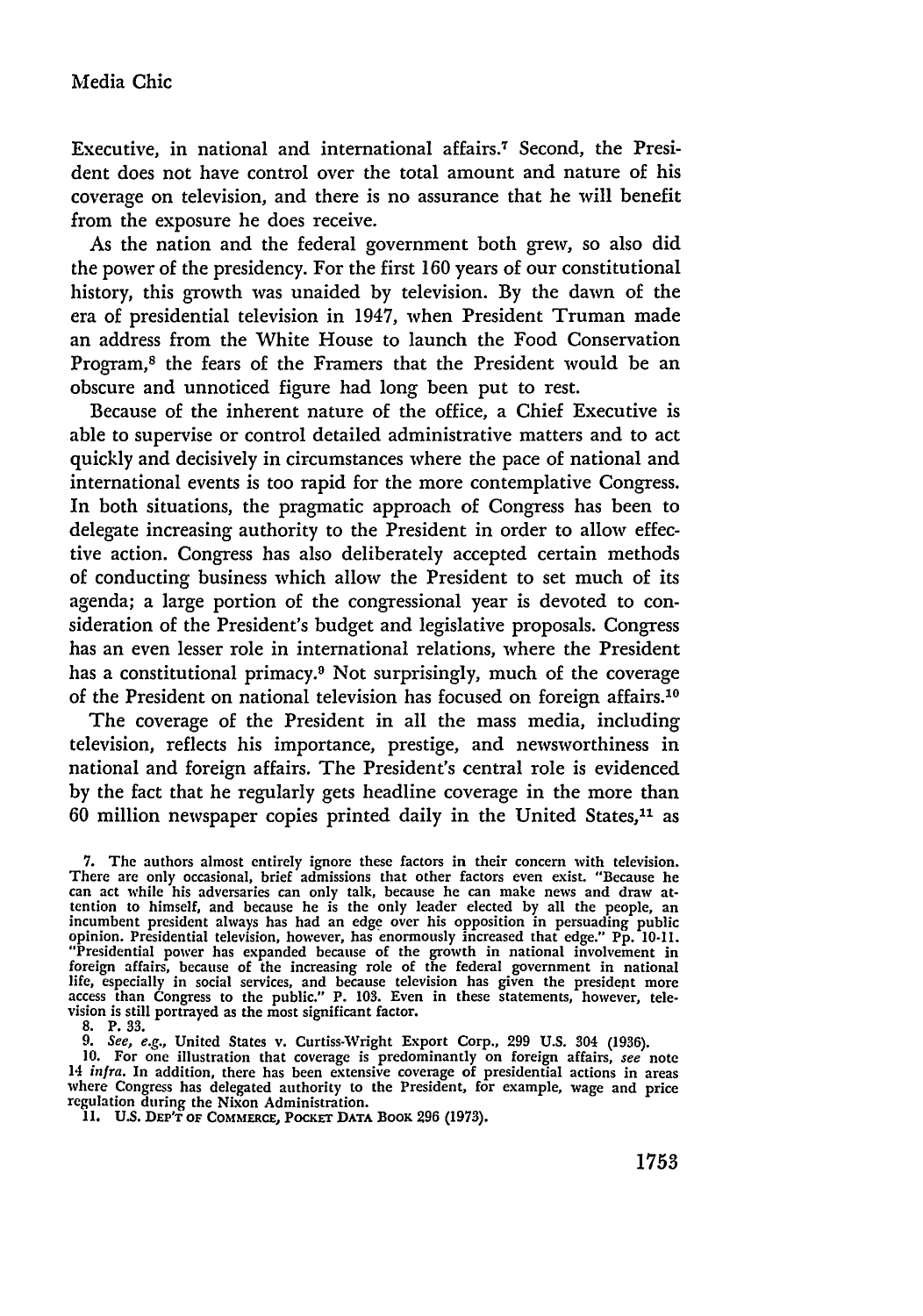well as extensive coverage in the national news and opinion magazines. The authors recognize the fact that "[a]lmost anything the President does is news."<sup>12</sup> If "the modern trend in American government is towards an increasingly powerful president and an increasingly weak Congress,"<sup>13</sup> then television, like the other mass media, has only reflected that trend.

Furthermore, there is no evidence that the President's use of television confers any kind of political omnipotence. The political and social forces in this country are sufficiently diffuse to prevent presidential control of public opinion, and therefore, despite his use of television, the President may be defeated on unpopular policies and programs. For example, most of President Nixon's first term television addresses dealt with his Vietnam policies, which nevertheless remained less popular than most of his other domestic and foreign policies.<sup>14</sup> More powerful countervailing forces were acting concurrently to diminish any television advantage that the President might have enjoyed.

Despite the significant amount of attention he gets, the President does not control television coverage. He is covered **by** the networks and local stations at the discretion of their own independent news departments, and has no right to demand television time.<sup>15</sup> Furthermore, congressmen and other public figures frequently appear on television, and the views and activities of the President's opponents are regularly reported. In fact, if all programming is considered, senators and representatives appear on television much more frequently than the President.<sup>16</sup>

12. **By** virtue of his office, the President of the United States-its constitutional leader, supreme military commander, chief diplomat and administrator, and preeminent social host-obviously ranks higher in the scale of newsworthiness than anyone else-defeated opposition candidate, national party chairman, governor, congressman, senator.

**A.** ,presidential press conference is clearly news. So is his television address, a re- port of it will be on page **1** in tomorrow's newspapers. **A** presidential speech  $\overline{\text{b}}$ roadcast only on radio will be reported in the television news.

P. 21. **13.** P. **103.** 14. As of April **30, 1972,** President Nixbn had preempted network programming a total of **19** times to make addresses to the nation. Ten of these addresses, more than half, dealt with Vietnam or Southeast Asia policy. This subject, to which he devoted **by the most attention, never received as much public support as the authors' no-** half, dealt with Vietnam or Southeast Asia policy. This subject, to which he devoted by far the most attention, never received as much publ

15. At times, the President has had to bargain with the networks for a desired television time spot. The authors relate that an Eisenhower speech on the Quemoy-<br>Matsu crisis was delayed until after prime time, while Presid pone a speech designed to prevent racial violence at the University of Mississippi from **8:00** p.m. to **10:00** p.m. **(by** which time rioting had already started). P. **35.**

**16.** In **1973** alone:

[W]ell over **150** different Congressional spokesmen appeared on the **NBC** Television Network in more than **1,000** separate appearances of varying lengths. **By** contrast,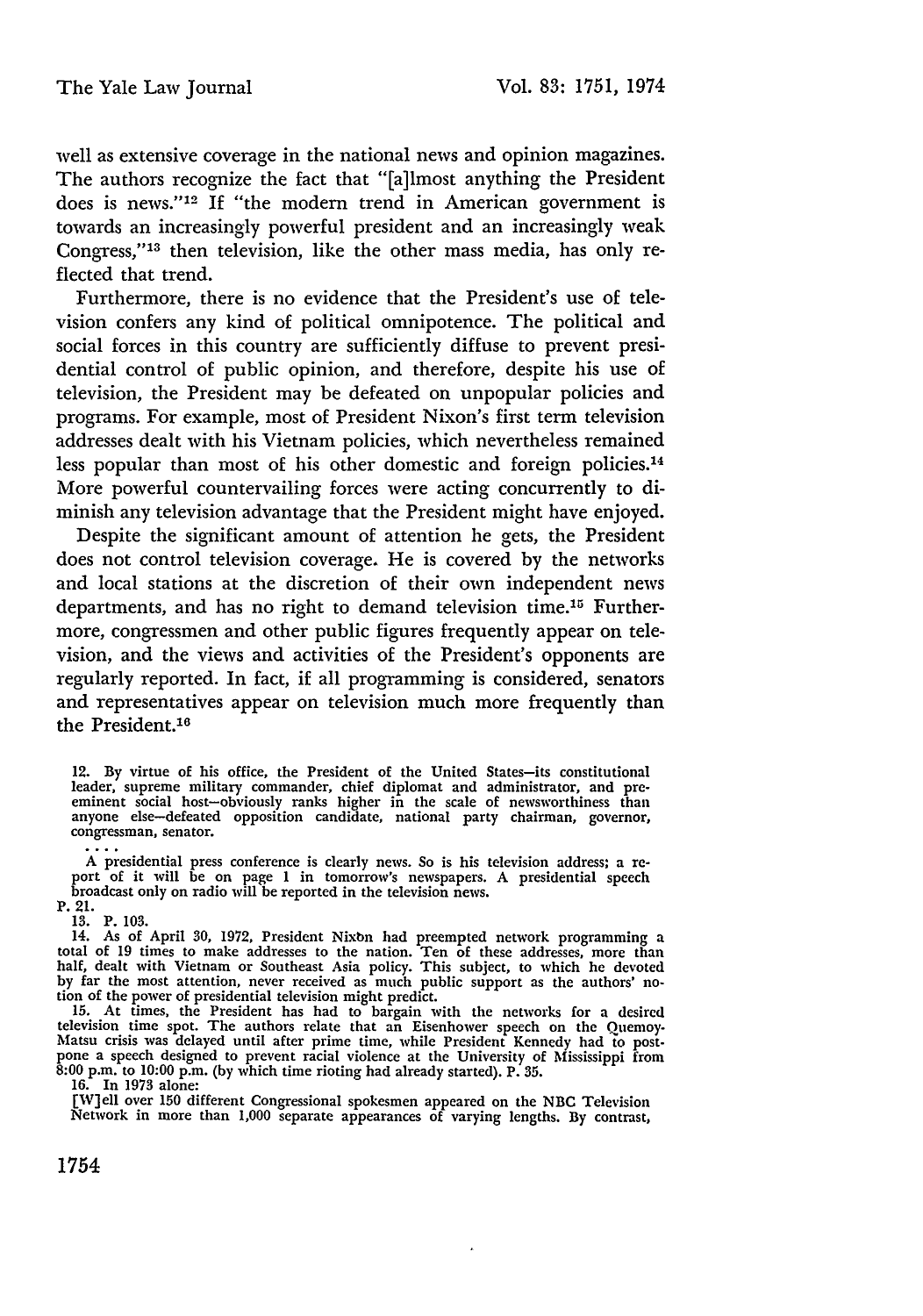Even if the television news departments of the three national networks failed to provide such extensive coverage of Congress, and the local TV stations on their own news shows did not cover their local senators and representatives, the Federal Communications Commission's (FCC's) Fairness Doctrine would provide a regulatory check on presidential television. 17 In 1970, the FCC recognized that the large number of presidential addresses presented an unusual situation triggering television fairness obligations even when all other programming was nearly balanced.<sup>18</sup>

The impression left by the authors overstates the President's television advantage over Congress and the opposition party. If television under proper circumstances can be an electronic throne for the President, it can also be an electronic booby trap awaiting a chance slip or slur in an offhand remark, thereby causing an explosion of indignation or outrage and a consequent drop in the public opinion polls.

No President has been uniformly effective in his television appearances.<sup>19</sup> It is perhaps the unique intimacy conveyed by television that is responsible for its capacity to betray both the serious and the super-

the President appeared approximately 148 times (of which about 20% were ceremonial occasions).

**J.** Goodman, President of NBC, Statement Before the Jt. Comm. on Cong. Operations, Mar. 7, 1974, at 4 (hearings to be published). The *CBS Evening News* broadcast six nights a week to 18 million people a night

included 222 interviews with or appearances by members of Congress from June<br>1, 1973, to last week [the week prior to Feb. 21, 1974] . . . . In addition there were<br>hundreds of other reports of Congressional activity on the that period.

In 1973, for example, there were 31 appearances by members of Congress on *Face the Nation* alone.

A. Taylor, President of CBS, Statement Before the Jt. Comm. on Cong. Operations, Feb. 21, 1974, at 2 (hearings to be published). Since June **1973, CBS** has also implemented a more expansive reply policy for leading opposition figures to reply to presidential messages. *Id.* at 5.<br>17. The statutory basis for the Fairness Doctrine is the Communications Act, 47

17. The statutory basis for the Fairness Doctrine is the Communications Act, 47 U.S.C. § **315** (1970), but in reality the doctrine is an administrative concept grounded in the "public interest" standard governing broadcast regulation. 47 U.S.C. § **309** (1970). The doctrine requires that if a broadcaster gives time to present one side of a "controversial issue of public importance," he must provide a reasonable opportunity for the presentation of conflicting viewpoints. He must provide free time if paid sponsors are not available. There is no "equal time" requirement, and the broadcaster determines what time will be provided for the reply, the format to be used, and who the spokesmen for the other side will be. No individual or group has a right to time under the Fairness Doctrine, which is concerned only with the presentation of issues.<br>See, e.g., Applicability of the Fairness Doctrine in the Handling of Controversial Issues<br>of Public Importance, 29 Fed. Reg. 10415 (1964

395 U.S. 367 (1969) (Fairness Doctrine held constitutional).<br>It should be noted that this reviewer recommends abolition of the Fairness Doctrine<br>because of the opportunities it creates for bureaucratic and political second

**18.** Committee for the Fair Broadcasting of Controversial Issues, **19** P **&-** F RADIo REG. **2D 1103 (1970).**

*19. See, e.g.,* **pp.** 37, 40, 47, 48, 50-54, **58.**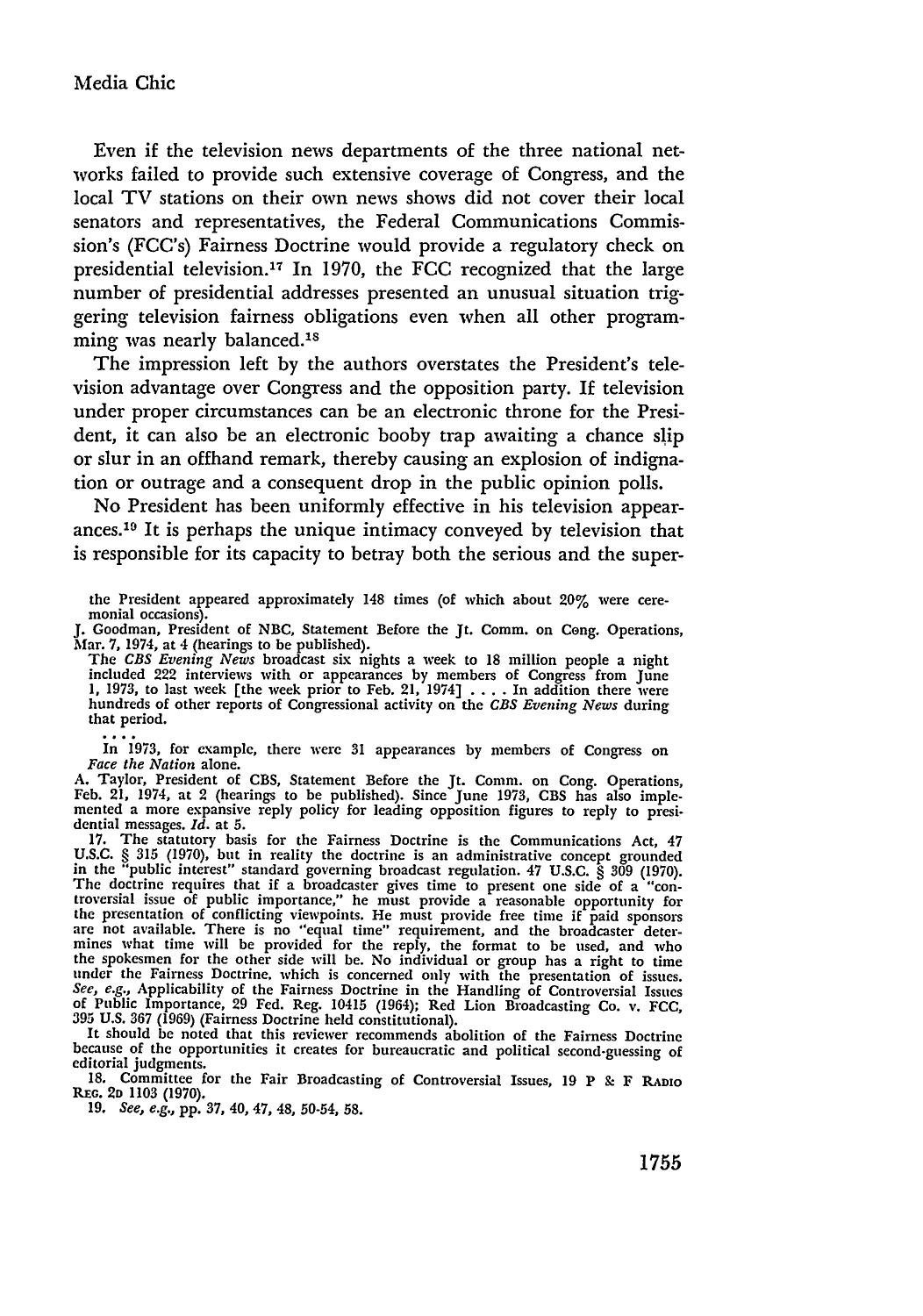ficial weaknesses of a politician. The authors attribute the fall of Senator Joseph McCarthy in the mid-1950's to this effect.<sup>20</sup> On a more subtle level the authors suggest that President Johnson's continued inability to use television to bridge what became known as his credibility gap marked his failure to win support for his Vietnam policies and caused his political power to wane.<sup>21</sup> Perhaps this was also due to extensive television coverage of the application and effects of those policies.

Finally, having more to lose than to gain, an incumbent President nearing election time may choose to avoid the risks of television appearances in the hope that his opponent will be discredited and undermined by using television.<sup>22</sup> Such a practice is wholly inconsistent with the authors' notion of television's invariably favorable influence on public opinion and political forces.

II

The authors' first proposal for ending the imbalance in television exposure is that Congress should permit television "on the floor of the House and Senate for the broadcast of specially scheduled primetime evening sessions . . . . "<sup>23</sup> At least four times per year, these are to be carried live by the three major networks simultaneously. "These broadcasts should be exempt from the 'equal time' law and the fairness and political party doctrines."<sup>24</sup> Staging special evening sessions for television coverage appears well within the power of Congress and, at least at the outset, sufficiently interesting to warrant the threenetwork, simultaneous, prime-time coverage the authors seek to achieve.<sup>25</sup> But the wisdom and propriety of such a congressional maneuver simply to counteract the President's use of television is doubtful.

20. P. **107.**

- 21. See **p.** 47.
- 22. See, e.g., p. **58.**
- 

23. Pp. 122, 161.<br>24. Pp. 124, 161. The Fairness Doctrine is discussed in note 17 *supra*. The "equal<br>opportunities" provision, 47 U.S.C. § 315 (1970), applies only to actual candidates during an election campaign. The political party doctrine, a creation of **FCC** case law, provides that if one major party is given or sold time to discuss candidates or election issues, the other party must be given, or allowed to buy, time (but not necessarily equal time). **Pp.** 87-89.

<sup>25</sup>. Prime time is defined as the peak television viewing hours for evening enter-<br>tainment, generally 7:00-11:00 p.m. It is interesting to note that the only hour which is prime time for the entire nation is 10:00-11:00 p.m., eastern time. The suggested<br>live sessions would have to begin late in the evening in Washington, D.C., to reach west coast viewers during prime time.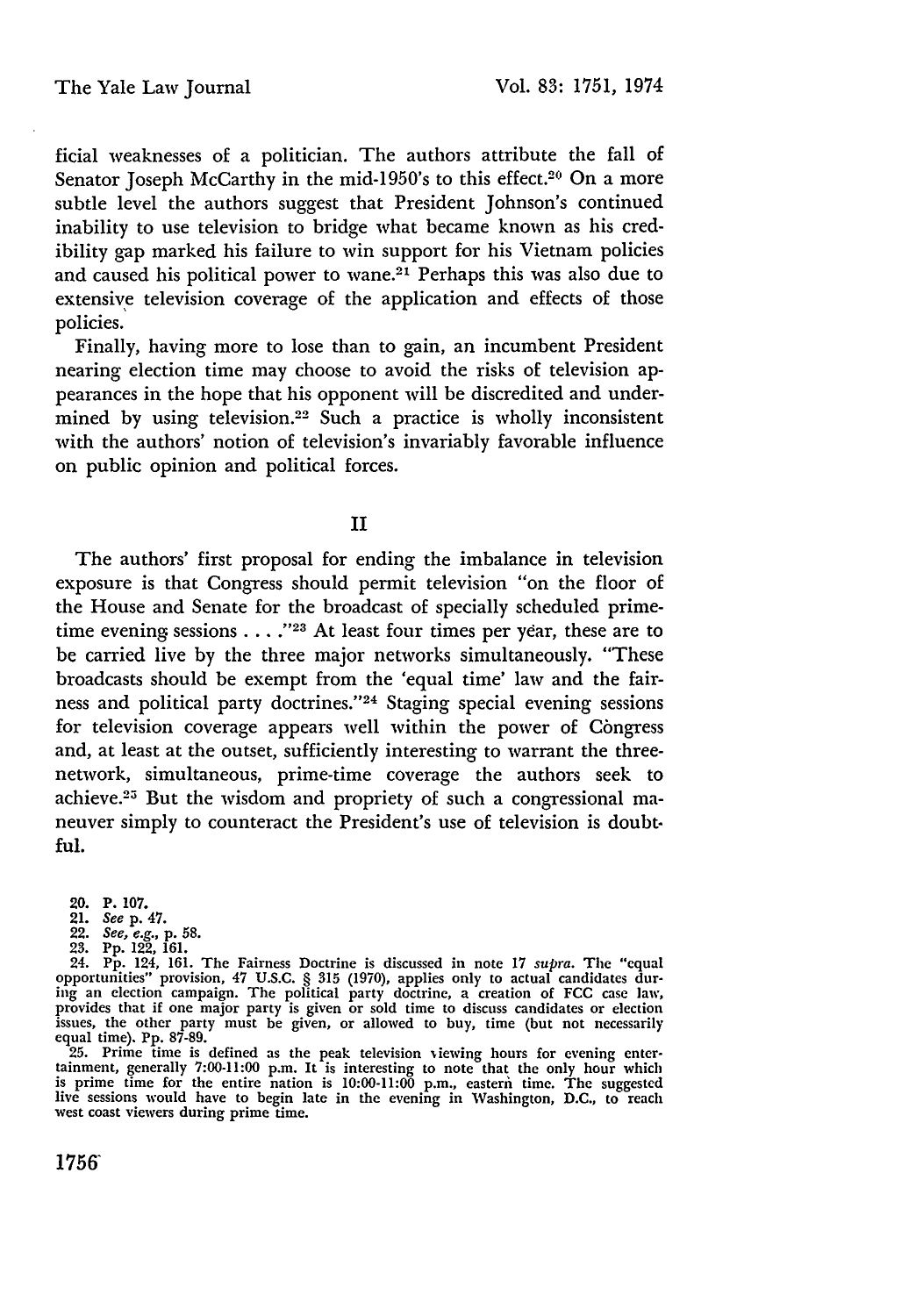While discussing ways to give Congress access to the media, the authors never really address the question of *how* congressional television will counteract presidential television, and their conclusion that "Congress needs television"<sup>26</sup> is therefore without force. Since Congress is by nature pluralistic, many of the recent attempts of its members to present unified fronts have necessarily expressed only the least common denominator of their views and thus those efforts have lacked the impact of a singly-spoken presidential statement.<sup>27</sup> It is hard to see how the prime-time congressional specials could be much better, unless carefully staged by the majority party leaders; yet if the specials were actually staged, both viewers and news commentators might see them as contrived performances. These special congressional sessions are therefore unlikely to improve significantly the image of Congress or provide an effective means of expressing opposition to the President.

In practice, it is doubtful that this proposal would result in the long-run balance to presidential television the authors seek. More often than not, Congress and the White House have been held by the same party, a situation that tould give even greater exposure to the President's position and put the opposition party at a more serious television disadvantage when it is perhaps most dangerous to do so.

The authors also suggest that the congressional coverage under their proposal be exempt from the Fairness Doctrine. If the President and the congressional majority were of the same party, the President's opponents would not be represented by the televised congressional sessions, and they would lose the opportunity under the Fairness Doctrine to have these programs balanced by presentation of conflicting views.20 Moreover, if a broadcaster in this situation voluntarily attemped to balance the exempt congressional coverage by giving time to opponents of the President, there would be a danger that supporters of the President's policies might try to apply the Fairness Doctrine to this nonexempt coverage, forcing the broadcaster to give still more time to the presidential position.

Furthermore, this proposal seems to require the networks to broad-

*28.* See **p. 1755** supra.

**<sup>26.</sup>** P. 121.

**<sup>27.</sup> Pp. 125, 130.** In describing the attempts of Democratic party leaders to present opposition to President Nixon's Vietnam policy, the authors observe that the "quest for a consensus resulted in a watered-down response that George Reedy, President Johnson's former press secretary, said 'sounds like yapping' to most television viewers." P. 130. The authors also observe that the diversity within Congress creates severe limitations on its ability to rebut presidential television. P. 121.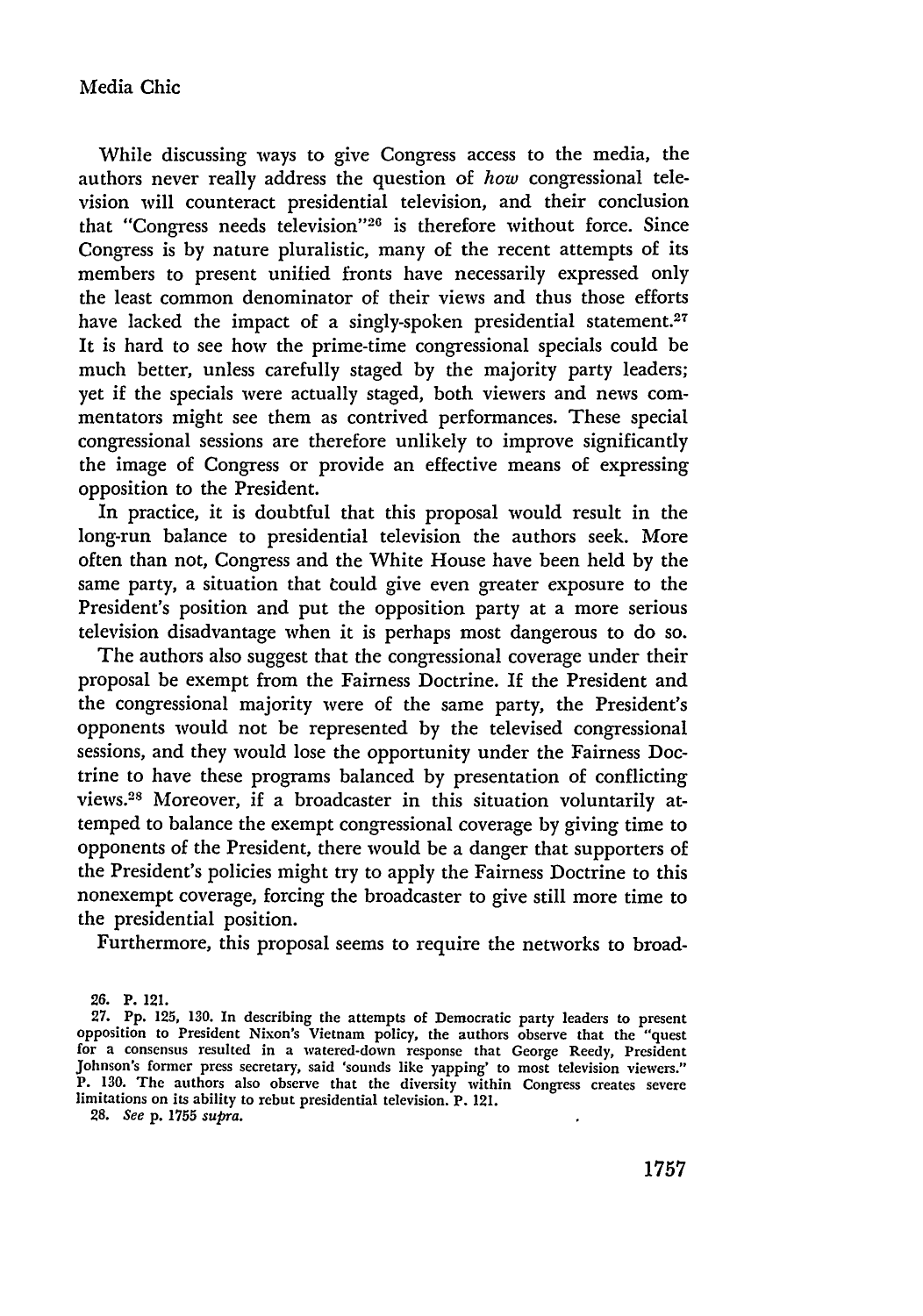cast these congressional sessions. This raises the specter of government compelling its own coverage, a dangerous precedent. Currently, one of the checks on the political use of television is that the President and Congress can only request time, and the networks can therefore negotiate over the time of day and amount of time given.<sup>29</sup> This protection would be removed if either the President or Congress were permitted to demand television time.

The authors have not given sufficient weight to First Amendment interests in their proposal to broadcast congressional sessions. A better solution, if Congress wishes to be more accessible to all of the media,<sup>30</sup> would be to permit journalists to cover whatever congressional activities they consider newsworthy by means of print, radio, or television. Adequate television coverage of Congress could best be encouraged through improvement of congressional procedures. One proposal is to institute several reforms, including restructuring committees to remove overlapping jurisdictions, developing a more efficient method for reviewing the President's budget proposals, and coordinating the actions of the House and Senate, in the hope that such reforms would increase the visibility of Congress and make it easier for the press to cover congressional activities.<sup>31</sup> Constructive proposals of this nature might profitably be undertaken before Congress schedules its debut on live, prime-time television.

When Congress does something newsworthy, it invariably receives broad coverage. All that Congress needs to do is open its doors, if it decides that the public needs "congressional television." Journalists should be left to take care of the rest. Congress has no need to demand or legislatively require television coverage.

**29.** *See, e.g.,* note **15** *supra.*

**30. C.** Edward Little, President of the Mutual Broadcasting System, points out that in 1972 congressional committees conducted 40 percent of hearings and other meetings behind closed doors. He notes encouragingly, however, that the trend towards closed meetings is being partially reversed in recent months. **C.** Little, Statement Before the Jt. Comm. on Cong. Operations, Feb. 21, 1974 (hearings to be published), *citing* **28 CONG.** Q. **ALMANAC** 93 (1972).

**31.** Rep. J. Cleveland, Statement Before the Jt. Comm. on Cong. Operations, **Feb.** 20, 1974, at **5** (hearings to be published).

But the final passage of a bill or a successful investigation are only parts of the legislative drama. The rest of the performance must also **be** comprehensibleboth to achieve quality and to communicate effectively.

Reform can achieve this objective. The restructuring of committees, for example, can reduce overlapping jurisdictions, clarify responsibility, improve oversight, and encourage more rational planning-all of which would heighten the visibility of committee work and make it more accessible to the media, as well as produce a higher quality legislative product.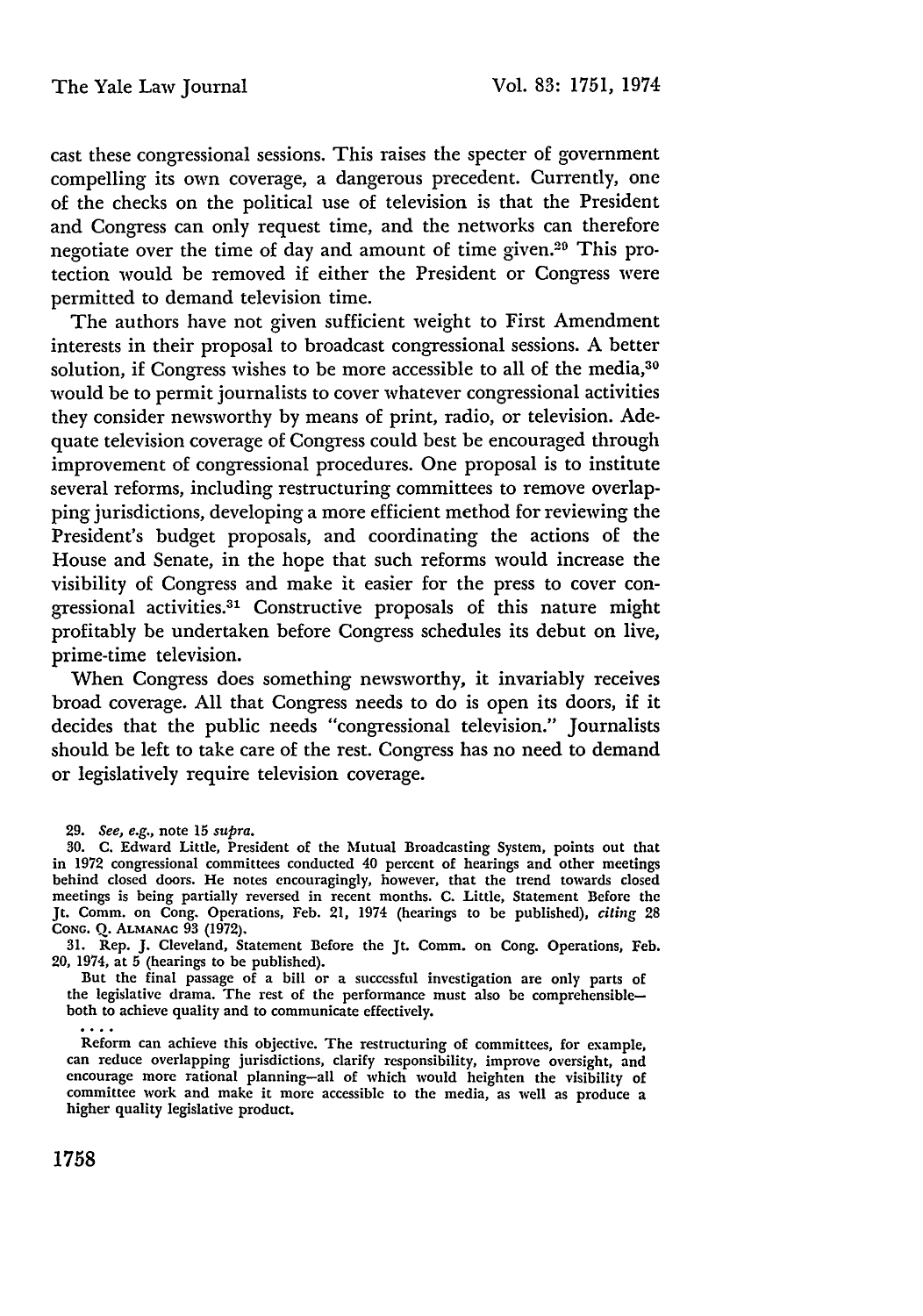Media Chic

The next major proposal the authors develop is that:

[T]he national committee of the opposition party should be given by law an automatic right of response to any presidential radio or television address made during the ten months preceding a presidential election or within **90** days preceding a Congressional election in nonpresidential years. <sup>32</sup>

Suggesting amendment of § **315** of the Communications Act of **1934,<sup>33</sup>** the authors propose that every broadcaster or cablecaster who carries a presidential appearance within the expanded response period provide "equal opportunities to the national committee of the political party whose nominee for President received the second highest number of **...** votes"34 in the most recent presidential election. The equal opportunities and fairness provisions are to be suspended for this reply by the opposition.35 The purpose of this proposal is "to insure equality in the electoral use of television."36

If such a proposal were implemented, the result would be the replacement of editorial judgment in campaign coverage by a mechanical rule. It is no doubt true that fairness and objectivity are often lacking in network coverage of political parties and candidates. It seems more likely, however, that even with the limited diversity of only three networks, day-to-day news selection based on a reasoned, professional judgment is superior to the mechanical application of a law which forces broadcasters automatically to present spokesmen selected by the opposition party.

One need not peer far into the past to find examples of the potential mischievousness of such a law. When President Johnson was pursuing his Vietnam policies, most of the effective opposition was in his own party, while Republicans were generally less critical of the war. Since the proposed law would not limit the other party to the issues discussed by the President, the Republicans could have eschewed any discussion of the war and instead attacked the President on some unrelated and perhaps less important issue. Ultimately, the war would have been opposed less effectively by the President's real opposition in the time remaining to the networks for coverage of other news topics.

<sup>32.</sup> P. **161. 33.** 47 **U.S.C.** § **315 (1970). 34.** P. 161.

**<sup>35.</sup>** P. **162.**

**<sup>36.</sup>** P. **153.**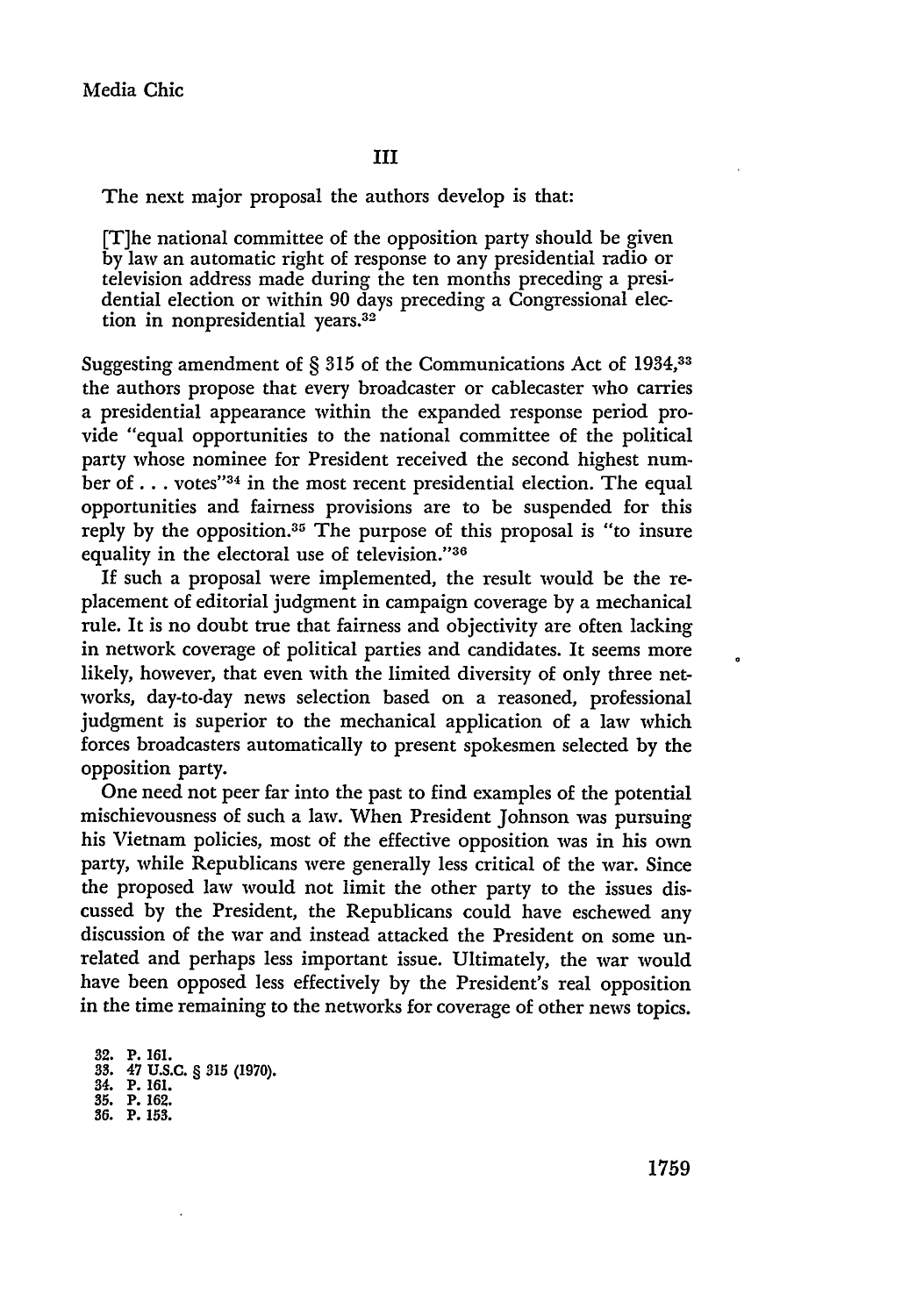On the whole, granting the party out of power a right of free reply will make political debate in America more partisan and institutional rather than philosophical and issue-oriented.<sup>37</sup> Such a provision may lock the current political scene into law by narrowing the range of expression to established partisans. Similarly, this proposal could hurt insurgent candidates running independently of the backing of party regulars by giving each national committee the power to select party spokesmen. Television debate of political issues is not likely to be strengthened by giving so much television control to the party regulars on the national committees.

The "opposition" to the President's policies can come from many sources. Whether that opposition is the other party, a local official, or the heir apparent within the President's own party, the wiser choice is to seek conditions under which each such group can receive news coverage to the extent that it is newsworthy and can also have a right to buy television time for itself. This latter issue of access rights, which would in many ways help achieve the authors' objectives, is explored in more detail below.

IV

The authors propose also that "National Debates" among spokesmen of the national political parties be established on a voluntary basis for all concerned, with the stipulation that they be shown live during prime time with simultaneous major network coverage.<sup>38</sup> Designed to facilitate the development of party positions, a dubious goal in itself, the debates would more than likely lead to many of the same results as the proposals for "opposition television" that were criticized above.

Political debates have always been voluntary for both participants and broadcasters. There has seldom been any hesitancy on the part of broadcasters to stage debates. The problem is that the incumbent, usually much better known, is often understandably reluctant to help provide an equal forum for his opponents. The National Debates would frequently meet the same obstacle. It is likely that they would never take place except when the strategies of all candidates coincide. Such debates therefore could never play a major role in balancing presidential television appearances.

**<sup>37.</sup>** The present Fairness Doctrine, in contrast, requires a balance of issues, not personalities or parties. **38. Pp.** 155, 162.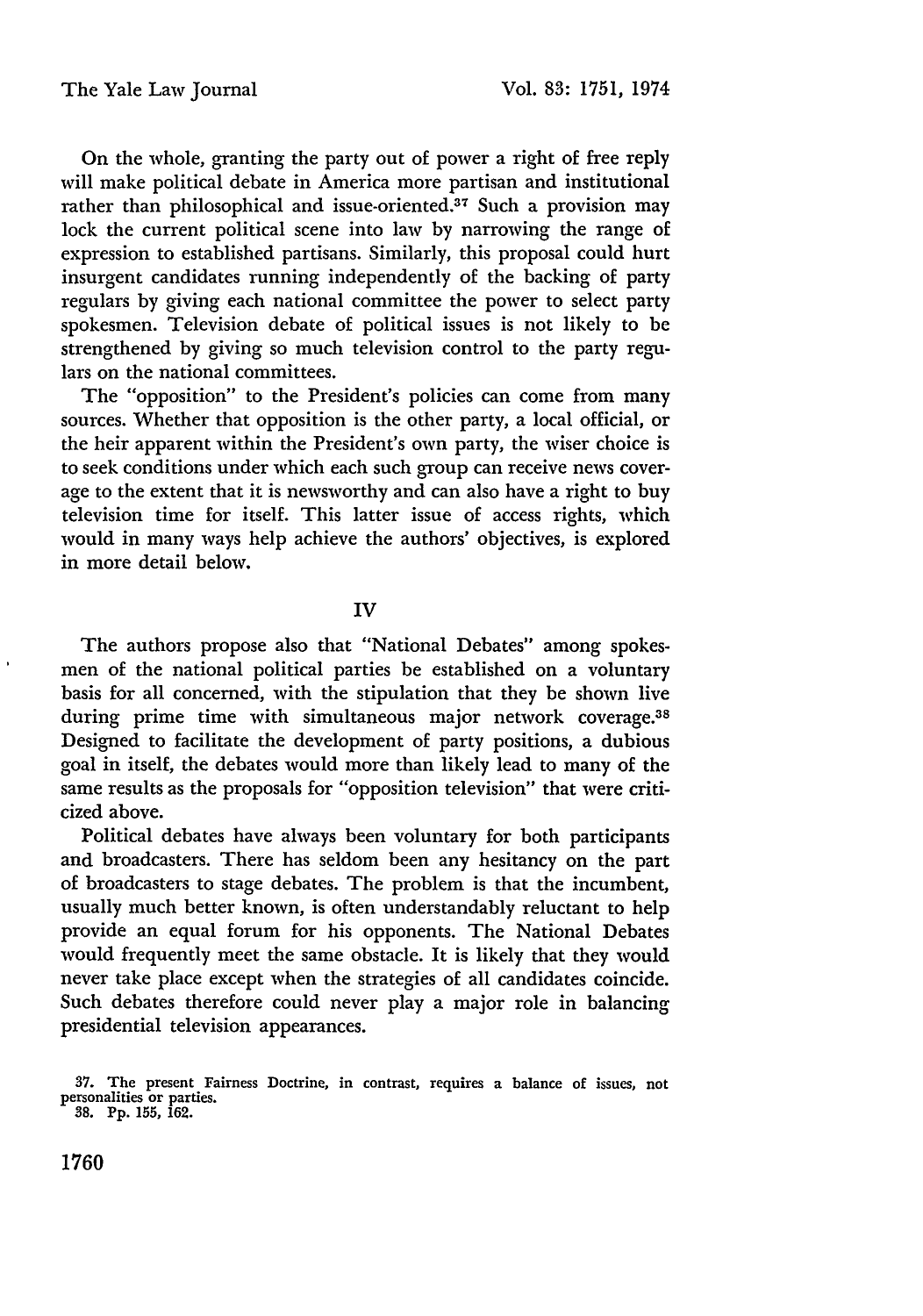The authors would vest in the national committees of each party the power to choose the spokesmen who will participate in these debates. They suppose that the "most arresting personalities and best debaters will be chosen."<sup>39</sup> More likely, the division within the national committees will often lead to compromise spokesmen noted only for their lack of further political ambition.<sup>40</sup> Without the charismatic figures that television seems to require, the debates would probably languish very low in viewer popularity-except for those few occasions when they would have been interesting enough to command coverage anyway.

 $\overline{\mathbf{v}}$ 

In developing their recommendations for giving television reply time to Congress and the opposition party, the authors almost completely ignore the question of allowing a private right of access.<sup>41</sup> Giving access to groups other than Congress and the opposition party would make it possible to provide exposure for a wider range of political opinions. Had the authors considered the access issue in light of theories of broadcasting regulation and the requirements of the First Amendment, their recommendations might have been far different.

Despite the demand for some form of access by private groups, the Supreme Court ruled in *Columbia Broadcasting System v. Democratic National Committee42* that broadcaster refusal to allow paid access to the airwaves in the form of "editorial advertisements" did not violate the First Amendment or the broadcasters' statutory duty43 to act "in the public interest." The Court, in considering the possibility of creating such a private right of access, said that it was necessary to weigh the interests in free expression of the public, the broadcaster, and the individual seeking access. It then held that the Congress was not unjustified in concluding that the interests of the public would be best served by giving full journalistic discretion to broadcasters, with the only check on the exercise of that discretion being

43. 47 **U.S.C. § 309 (1970).**

**<sup>39.</sup>** P. **155.**

<sup>40.</sup> Conversely, if each party chose several spokesmen to represent various wings of the party, the debates could become little more than intraparty quarrels. 41. "Private right of access" refers to the practice of allowing individuals and

groups to purchase television time to broadcast their views on politics or other subjects.

<sup>42. 412</sup> U.S. 94 (1973). The Court overturned a ruling by the court of appeals that a flat ban on paid editorial announcements violates the First Amendment, at least when other sorts of paid announcements are accepted. Business Executives Move for Vietnam Peace v. **FCC,** 450 **F.2d** 642 **(D.C.** Cir. 1971).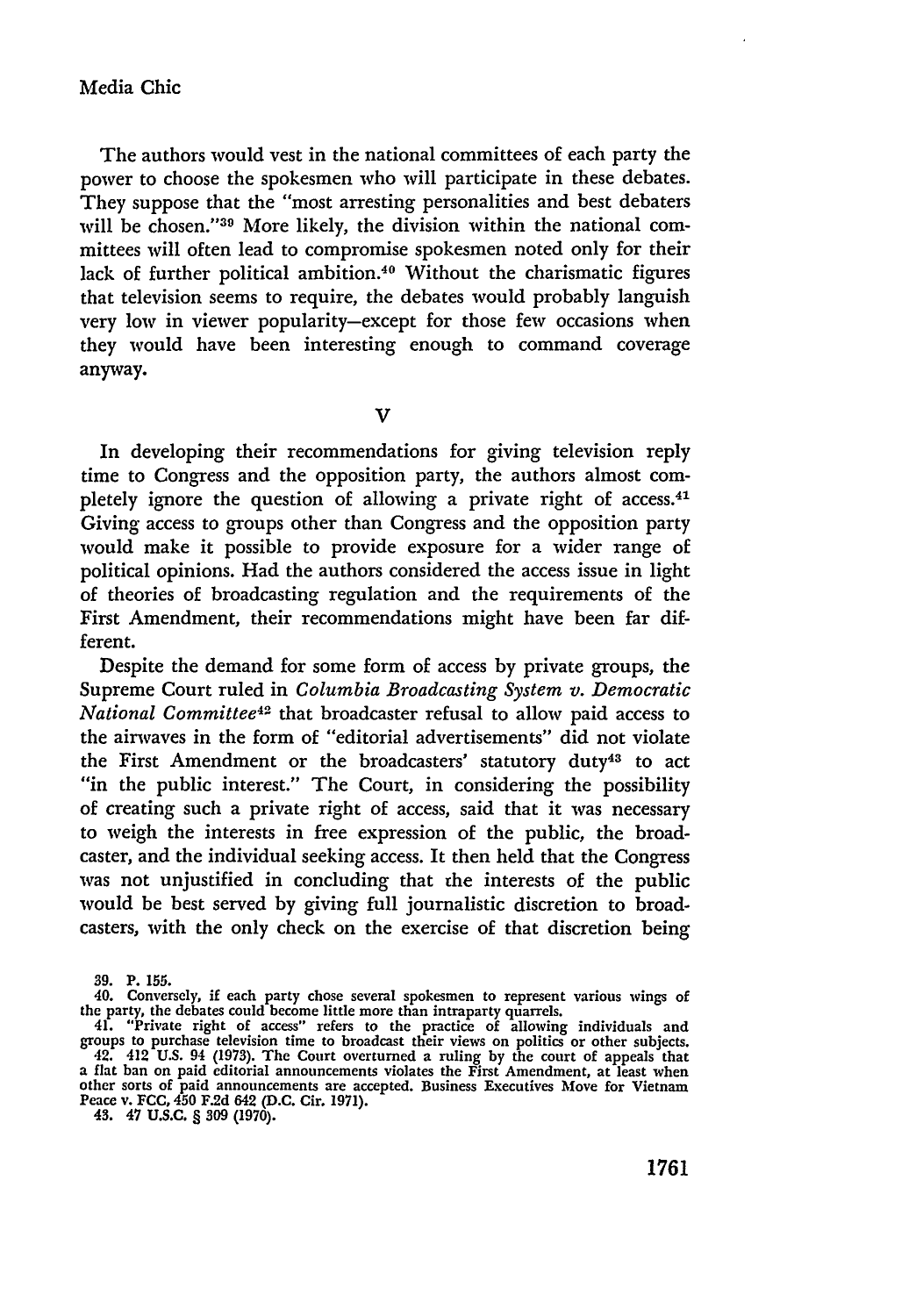the FCC's public interest regulation of broadcasters. The majority opinion pointed out that choosing a method of providing access to individuals and private groups that relied on detailed oversight **by** a regulatory agency would simply increase government interference in program content, in view of the need to create regulations governing which persons or groups would have a limited right of access.<sup>44</sup> The Court stated, however, that the access question might **be** resolved differently in the future: "Conceivably at some future date Congress or the Commission-or the broadcasters-may devise some kind of limited right of access that is both practicable and desirable."<sup>45</sup>

The appearance of *Presidential Television* revives the concerns that took *Democratic National Committee* to the Supreme Court. The growing role of broadcasting in American politics, together with the increasing clamor for some form of access, may justify legislative **re**examination of whether the broadcaster should be required in selling his commercial time<sup>46</sup> to accept all paid announcements without discrimination as to the speaker or the subject matter. $47$  In this way, paid editorial announcements would stand on an equal footing with paid commercials and paid campaign advertisements. The broadcaster would sell advertising time exclusively on the basis of availability, the same way that newspapers and magazines sell advertising space. **All**

44. 412 U.S. at 126-27. The Supreme Court distinguished this type of "right of access" from enforcement of the Fairness Doctrine, which the Court described as involving only a review of the broadcaster's overall performanc faith effort" to inform the public fully and fairly. However, the Court apparently was unaware of the gradual shift away from general enforcement of the Fairness Doctrine towards specific, case-by-case and issue-by-issue implementation. *See* Blake, *Red Lion Broadcasting Co. v. FCC: Fairness and the Emperor's New Clothes,* 23 **FED.** Com. B.J. **75** (1969); Goldberg. *A Proposal to Deregulate Broadcast Programming,* 42 GEO. WASH. L. REV. 73, 88 (1973); Robinson, The FCC and the First Amendment; Ob-<br>servations on Forty Years of Radio and Television Regulation, 52 MINN. L. REV. 67<br>(1967); Scalia, Don't Go Near the Water, 25 FED. COM. B.J. Paul Porter from *Hearings on the Fairness Doctrine Before the Special Subcommittee on Investigations of the House Committee on Interstate and Foreign Commerce,* 90th Cong., 2d Sess., at **153** (1968). In effect, this shift in the method of enforcement has made the Fairness Doctrine similar to the type of "right of access" mechanism that the Court in *Democratic National Committee* said would regiment broadcasters to the detriment of the First Amendment. 412 U.S. at 127.

45. 412 U.S. at 131.

46. This proposal is limited to time reserved for paid commercials, not program time. **A** broadcaster would not be compelled to preempt regular programming. Commercial time on television falls generally in the range of 9 to 16 minutes per hour. The voluntary code of the National Association of Broadcasters allows nine minutes The contract of the contract in the mount of the mount of commer-<br>per hour during prime time, BROADCASTING MAG, *supra* note 1; the amount of commer-<br>cial time is greater during other times of the day.<br>47. Under present go

his commercial time as well as his program material. In a system of paid access, it<br>may be sufficient that individuals and groups are civilly liable for slander, obscenity,<br>false or deceptive advertising, incitement to rio broadcaster should perhaps be relieved of liability for any infractions of law by users of the station's facilities.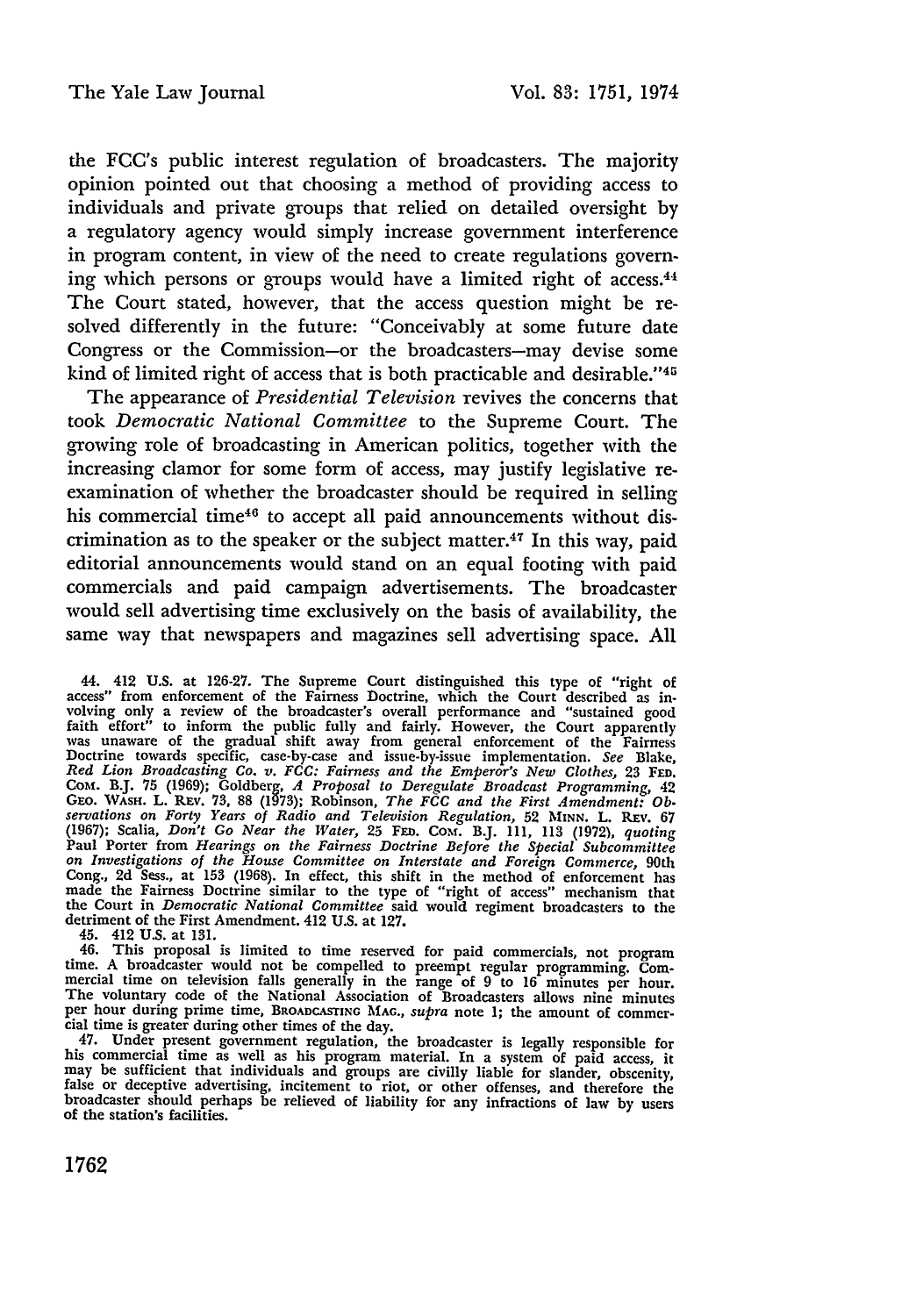persons able and willing to pay would have an equal opportunity to present their views on television.<sup>48</sup>

This kind of access right would be compatible with the policy concerns of the Supreme Court in *Democratic National Committee.49* This proposal would require no additional government administration or interference. Exempting access announcements from the Fairness Doctrine would cause a minimum of dislocation to the broadcaster's regular programming.<sup>50</sup> Moreover, broadcasters would not give up any significant control over substantive programming if the right of access were limited to commercial time. Both the journalistic freedom of the broadcaster and the interest of members of the public in obtaining television time are therefore protected by the creation of this limited right of access.<sup>51</sup>

By meeting some of the public demand for an electronic forum, developments in communications technology such as cable television will in the future almost surely reduce the hazards, real or imagined, from

48. This should not cause an unfair discrimination against groups which lack funds. Considering the amount of contributions which television appeals can attract, it is likely that any group with something important to say could raise money for the an-<br>nouncements by an on-the-air appeal. See, e.g., p. 118 (an antiwar group paid \$60,000<br>for time, but received \$400,000 in contributions). S also be denied time under the present Fairness Doctrine. Poor groups whose views were<br>not represented on programming time would be able to compel at least some coverage<br>of their views through enforcement of the broadcaster

the authors' proposals, which show little regard for the public interest or the journalistic<br>freedom of the broadcaster. The authors would take from the broadcaster control over<br>large blocks of time now devoted to program the **FCC** could not hold accountable under the publ:c interest standard. This was one reason the Court accepted the FCC's refusal to require public access in *Democratic National Committee.* 412 U.S. at 125.

50. If the Fairness Doctrine were applied to paid political advertisements, the broadcaster might be forced to provide free time for replies during regular programming time. 412 U.S. at 123-24 (the Court apparently did not decide whether the **FCC** would be permitted or required to extend the Fairness Doctrine to paid political advertisements). This possibility would be avoided by explicitly exempting these announcements from the Fairness Doctrine as part of the proposal. Such an exemption, of course, need not affect application of the Fairness Doctrine to product advertisements. Banzhaf v.<br>FCC, 405 F.2d 1082 (D.C. Cir. 1968), *cert. denied*, 396 U.S. 842 (1969). In addition, this proposal would leave the license renewal process available as a recourse in cases of extreme program imbalance.

The Fairness Doctrine, moreover, is not the source of this right of access. To use the Fairness Doctrine to justify a private right of access is to give it a function for which it was never intended.

51. In contrast, giving an unlimited right of access during regular programming time could remove a large amount of time from the control of the broadcaster and give it to individuals or groups. Since even proponents of access agree that this would<br>be undesirable, they recommend more "limited" rights of individual access. But then it would be necessary to have detailed FCC-enforced regulations and standards to determine who would be entitled to time and which time slots would be made available. A right of access so constrained would result in the same type of governmental control<br>over program content that was condemned in *Democratic National Committee,* **412** over program content that was condemned in *Democratic National Committee*, 412<br>U.S. at 126.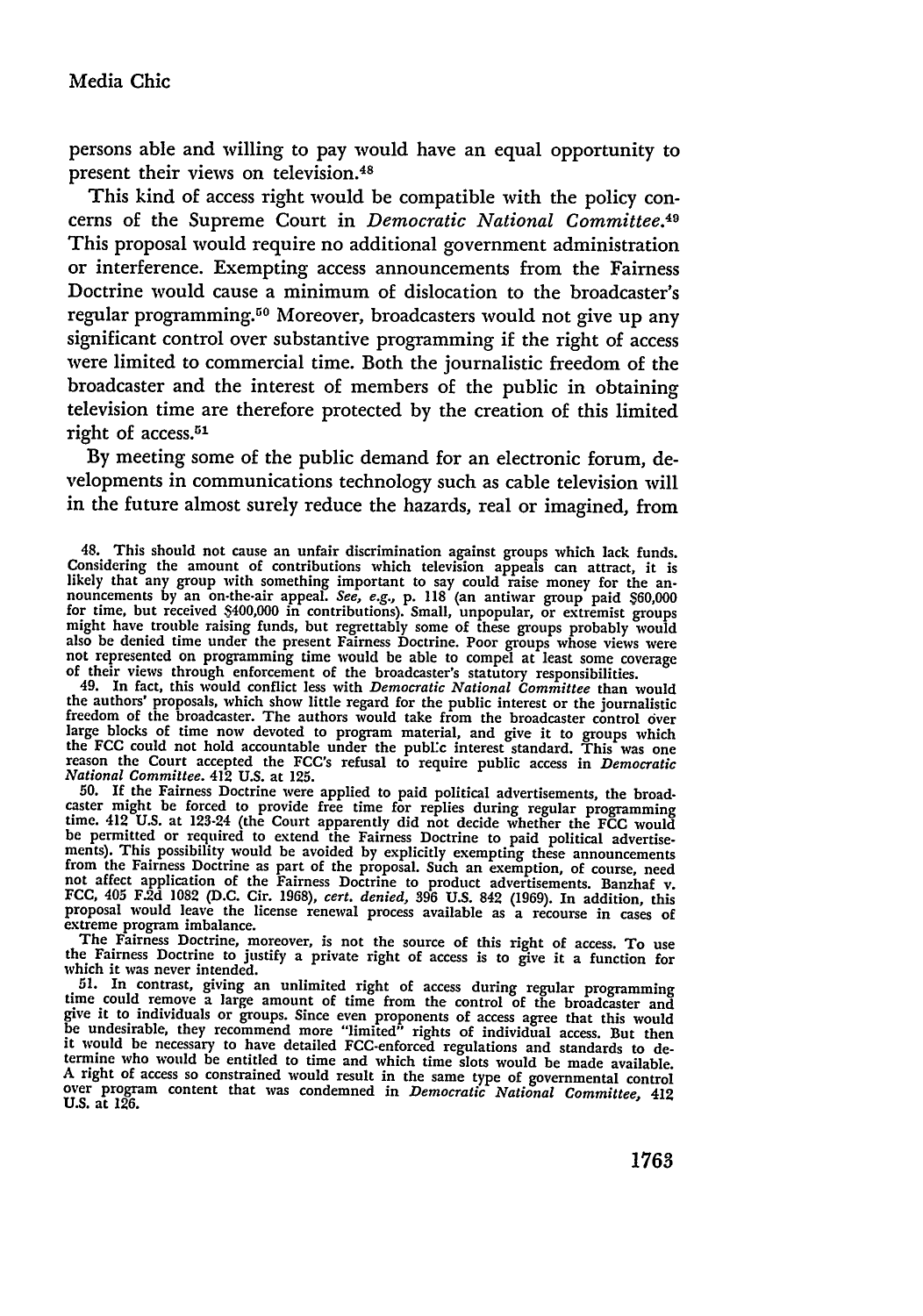presidential television.<sup>52</sup> In the meantime, the more limited medium of broadcast television must be made more responsive to individuals and groups seeking to express their points of view. The method by which this is done is crucial. Access can either be given on an ad hoc basis to those groups powerful enough to command it legally (such as Congress and the opposition party), as the authors suggest, or it can be sold on a nondiscriminatory basis. Only the latter proposal would be an improvement over the present system.

VI

The thrust of all of the authors' proposals is toward dictating to television viewers what they are to see, with paternalistic disregard for their actual desires. In doing so, the authors have lost sight of the substantial journalistic function that broadcasters share with publishers. Newspapers devote their space to those issues and events that the editors feel the readers will find most important. The more important the event, the more prominent is its position in more newspapers. No one tells a newspaper how many column-inches to devote to a certain topic, and certainly there is no law requiring the periodic coverage of specified events regardless of their newsworthiness.

To be sure, the "broadcasters' First Amendment" has come to be viewed<sup> $53$ </sup> as an abridged version of the original one.<sup>54</sup> It is crucial, however, that intrusions on journalistic expression be severely limited. Most of the authors' proposals would impinge on free journalistic expression at a time when ways should be found to help preserve that expression. Indeed, the inevitable arbitrariness and complexity of such proposals provide the best arguments against legal controls over the use of television. The proposals go well beyond what is necessary to achieve many of the authors' goals and, unfortunately, fail to concentrate on the development of a general system of access that would be better designed to achieve those goals.

The major criticism of the authors' proposals, though, is that they

 $53.$  See Red Lion Broadcasting Co. v. FCC,  $395$  U.S.  $367.$   $388$  (1969) (the right of the viewers and listeners is paramount to that of the broadcaster).

54. The First Amendment commands that "Congress shall make no law **.** *..* abridging freedom of speech, or of the press **....** U.S. CONST. amend. I.

<sup>52.</sup> While the authors include cable systems in their suggestions, it is doubtful that anyone, including the President, should appear simultaneously on all of the potentially numerous networks in a medium of channel abundance like cable. It is also doubtful that all cable network organizations should be required to give free time to Congress or opposition parties, since there should be sufficient time for sale to accommodate everyone. Cable television, therefore, should be exempt from the programming requirements proposed by the authors.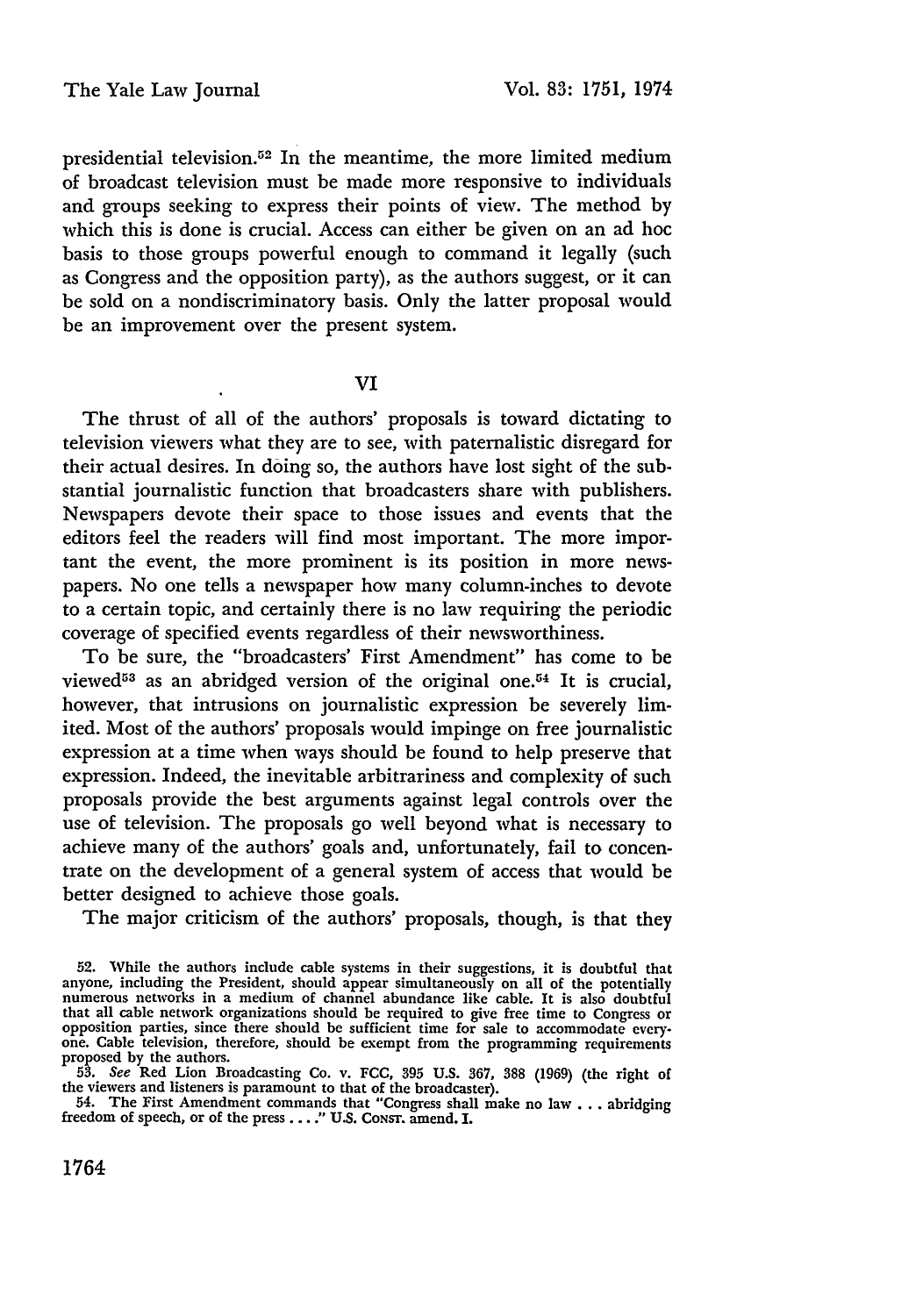would impair rather than expand the ability of television to evolve into a medium reflecting a wide range of perspectives on the American social and political scene. With the extreme economic concentration of control over television programming by the three national networks<sup>55</sup> and the growing scope of FCC programming regulations,<sup>56</sup> we are already moving toward control of national television programming by a familiar coalition of big business and big government. Proposals such as those in this book serve only to entrench such a system and to constrain the diversity and free choice that should characterize American television.

*Presidential Television* provides an interesting and valuable addition to the literature on national politics by documenting the successes and failures of the evolving strategies that Presidents have devised in their efforts to adapt to the new television medium. But in the end, the authors fail to demonstrate the validity of their assertion that television has significantly and permanently altered the ebb and flow of America's political forces. We are left with presidential television as a still-evolving form, mastered neither by news departments nor Presidents, clearly something different from presidential radio and presidential headlines, very much a part of our political process, but hardly a fundamental threat to our constitutional system. The authors have discovered the dangers inherent in excessive concentration of presidential power. But, in seeking to check this power, they have chosen a course at variance with our most fundamental First Amendment principles, undermining the ultimate check on political power-an electorate that informs itself through a press unrestrained by government prescription.

**<sup>55.</sup>** The three networks originate about 64 percent of all programming for affiliated stations. **BROADCASTING MAC.,** *supra* note **1,** at **70.** The percentage is higher during evening prime-time hours. **Of** the **700** commercial stations operating as of April **30,** 1974, **BROADcAsriNG MAG.,** June **3,** 1974, at 40, only about **80** are not affiliated with the networks. Station ownership is also **highly** concentrated:

Each of the networks owns the legal maximum of **5** VHF stations. Since these are in the largest cities, networks reach **25** to **35** percent of all TV homes with their own stations.

R. **NOLL, M.** PECK **& J. NfcGOWAN,** ECONOMIC **ASPECTS OF TELEVISION REGULATION** 16 **(1973). 56.** *See, e.g.,* Notice of Inquiry in Docket No. 19154, **27 FCC 2d 580** (1971) (recommended percentages of certain types of programming); Further Notice of Inquiry in Docket No. 19154, **31 FCC 2d** 443 **(1971)** (same); Report and Order Docket No. **19622, 29** P & F **RADiO REG. 2D** 643 (1974) (prime-time access restrictions on network programming).